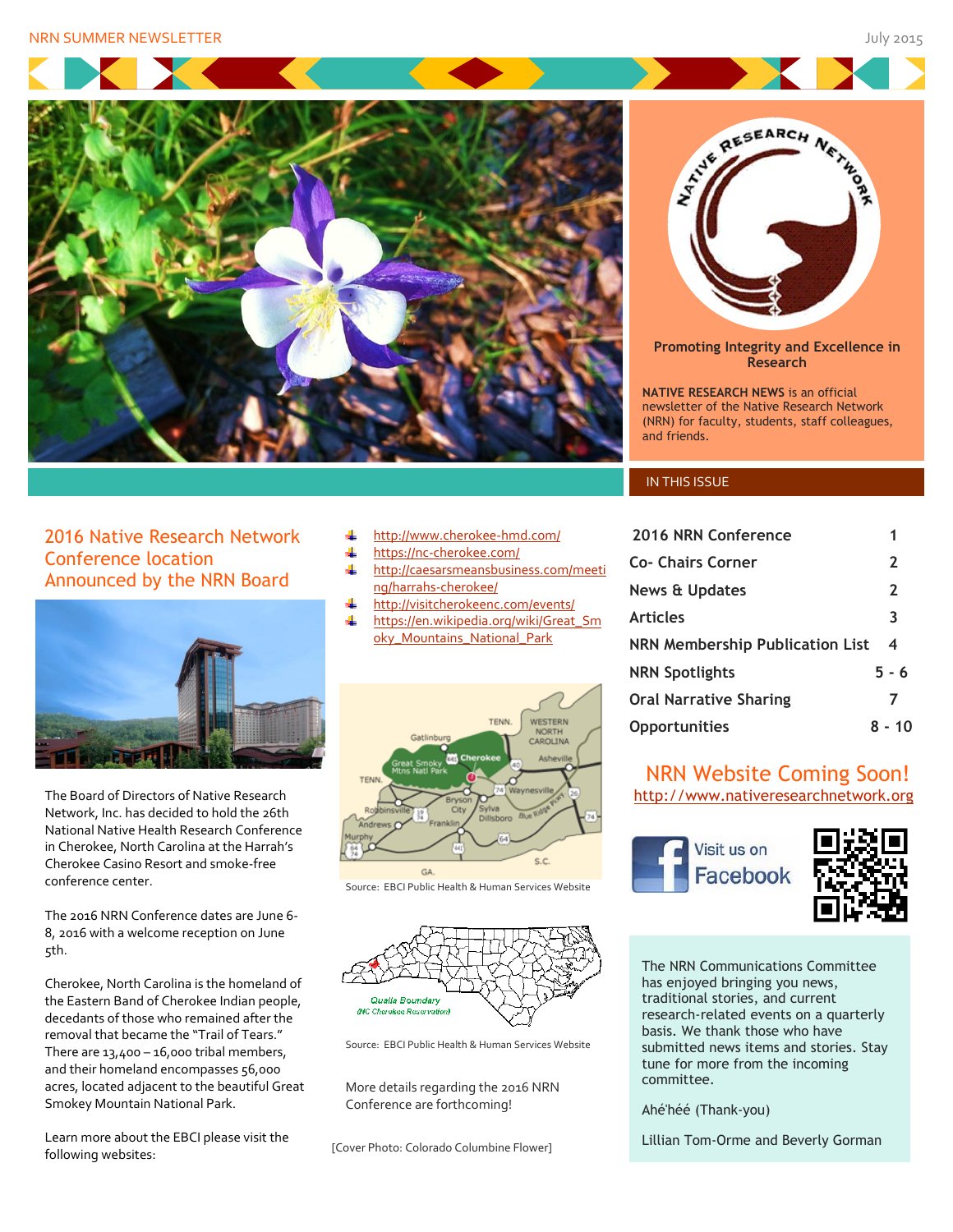## Co-Chairs Corner

by Rodney Haring & Felicia Hodge

The 2014-15 NRN co-Chairs are pleased to provide a successful report to our NRN nationwide membership. We have several areas of accomplishment to report as follows:

- We have highlighted transparency in our NRN governance this past year. Board of Director's meeting minutes are now posted on our website and are available upon request.
- Improving communication via NRN Newsletter, Website, and funding

announcements are an ongoing accomplishment.

- Increasing membership stability by instituting a "lifelong" membership and corporate membership dues of \$1000 each.
- Cross-collaboration of membership research (proposals submission) and publications increases research sponsorship.
- Initiating a Mentoring Session at the Western Institute of Nursing conference.
- Developing an Orientation manual for new members.
- Developing a Speakers Bureau.

In addition to the above, we have consolidated our mailing site and have instituted a storage site for all NRN

documents so they will be in one place. New contractors have assisted in the updating of our procedures and have strengthened our processes. A new banking site (Wells Fargo) will allow ease of banking access more broadly as well as reduced rates. We have also tightened our documentation procedures so that we are assured to operate as a transparent and strong organization. These efforts and more are ongoing and will result in an improved NRN organization. We are in the planning stages of the NRN national conference, and look forward to working with all members at this gathering. We have enjoyed serving you as co-Chairs in the past year.

66666666

Felicia Hodge, Co-Chair (Wailaki) Rodney C. Haring, Co-Chair (Seneca)

# News & Updates

#### Congratulations Dr. Emily Haozous!

Source: AAN Press Release June 30, 2015



Dr. Emily Haozous was recently selected as one of 163 new Fellows of the prestigious American Academy of Nursing (AAN). She will join the 2,300 national and international fellows who are nursing leaders in education, management, practice and research. The new Fellows will be inducted during the AAN's annual policy conference in Washington, DC on October 17, 2015.

AAN criteria include:

- 1. Membership in good standing in a state nurses association that holds membership in the American Nurses Association.
- 2. Specific evidence of outstanding contributions to the improvement of nursing at the national or international level or illustration of how regional impact demonstrates potential for national application.

Examples of such evidence include, but are not limited to documentation of the following: Consistent outstanding contributions over time.

- 3. Substantive honors, awards, and recognition by prestigious academies and organizations.
- 4. Adoption of research findings and/or innovations that guide changes in education, research, administration, policy, or nursing practice.
- 5. Contributions with significant, measurable impact
- 6. Dissemination of important information about the contributions

According to the AAN, Fellows are sponsored by two current Academy fellows, applicants are reviewed by a panel comprised of elected and appointed fellows, and selection is based, in part, on the extent the nominee's nursing career has influenced health policies and the health and wellbeing of all.

Dr. Haozous joined the faculty of the University of New Mexico as an Assistant Professor in 2009. She is a Senior Fellow of the New Mexico Center for the Advancement for Researcher, Engagement, & Science on Health Disparities (NM CARES HD) and a University of New Mexico Regents' Lecturer. Dr. Haozous' research examines health and cancer inequities in American Indian populations in the southwest and nationwide. She is a Robert Wood Johnson Foundation Nurse Faculty Scholar. She is a member of the Chiricahua Fort Sill Apache Tribe and is from Santa Fe, New Mexico.

#### SAVE the Date: Free Webinar, July 22, 2015 - FASD and Medication Management

July 22nd, at 10 A.M. PDT IHS/NPAIHB/FADU will present a FREE Webinar by Alan Unis, M.D. on Fetal Alcohol Spectrum Disorders and Medication Management: Behavioral Symptoms and Neuropsychiatric Disorders. Dr. Unis is a psychiatrist who was formerly on the U. of Washington faculty and has over 20 years of clinical drug trial experience as a Principle Investigator.

For more information contact: Kathryn Kelly, University of Washington at email: [faslaw@u.washington.edu](mailto:faslaw@u.washington.edu) or website: [http://depts.washington.edu/fadu/resources/fas](http://depts.washington.edu/fadu/resources/fas-and-the-law) [-and-the-law](http://depts.washington.edu/fadu/resources/fas-and-the-law)

#### Dartmouth GenI It Gets Brighter Video Campaign #DartGenI

Published on Jun 9, 2015 by Dartmouth-IHS Partnership. A team of Dartmouth students collected video of messages of hope and acceptance to Native youths dealing with mental illness to let them know they are not alone, that mental illness does not define them, and that it can and will get brighter. We're calling on Indigenous people everywhere to join us in ending the silence.

Please go t[o www.itgetsbrighter.org](http://www.itgetsbrighter.org/) to share your message of hope and acceptance. A huge thank you to all those who made this video campaign possible. This video is dedicated to all the indigenous youth who are dealing with mental illness. You are not alone.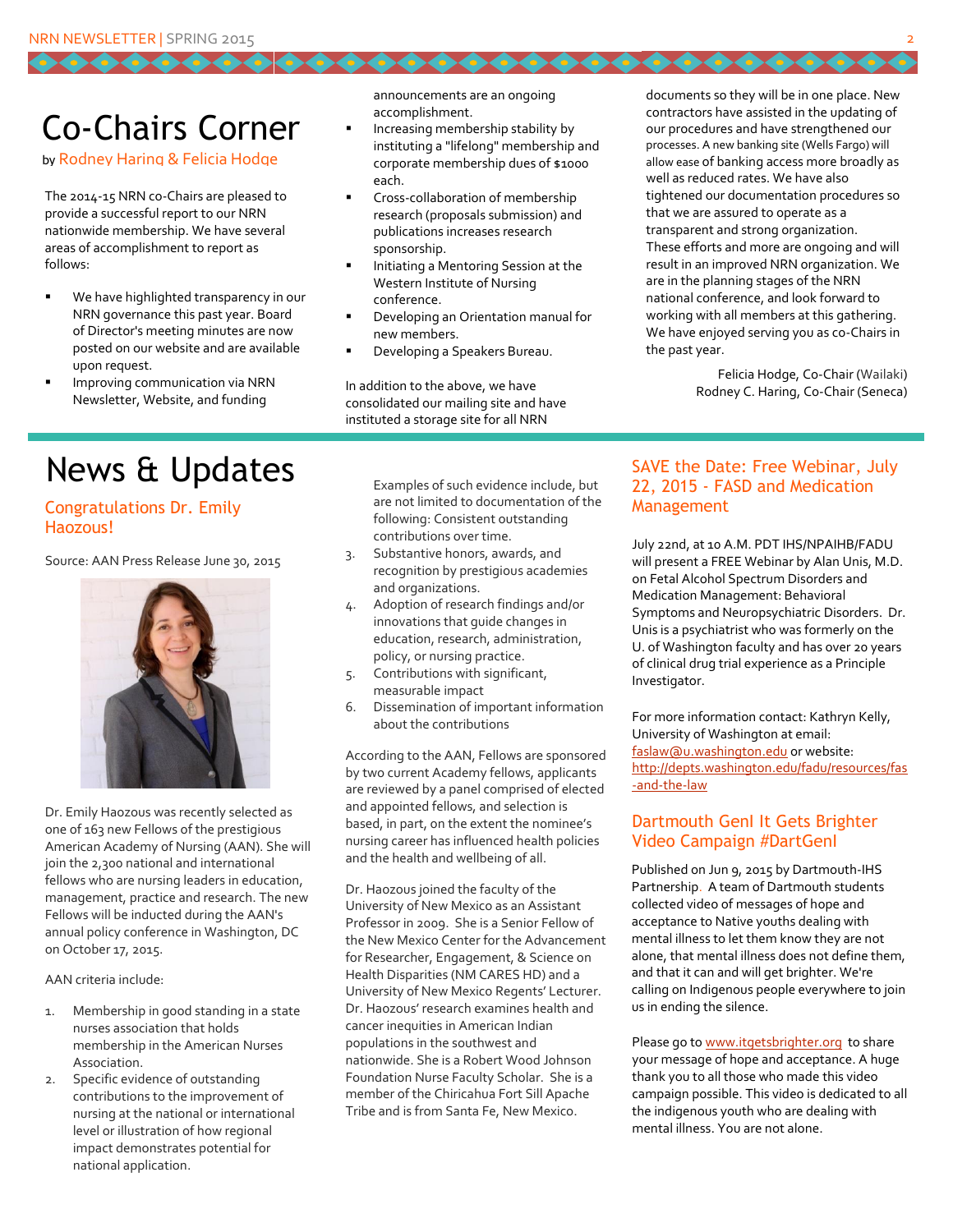## Articles

#### July Vital Signs: Today's Heroin Epidemic

*From CDC Email Announcements, Tuesday, July 07, 2015 2:08 PM*

Each month, the CDC Vital Signs Program releases a call-to-action about an important public health topic based on the latest available data and analysis. In this month's Vital Signs issue we focus on today's growing heroin epidemic.

Some facts:

- Between 2002 and 2013, the rate of heroinrelated overdose deaths nearly quadrupled. More than 8,200 people died from heroin in 2013.
- Heroin use has increased among most demographic groups in the past decade, including more than doubling among young adults ages 18–25.
- 96% of people who used heroin also used at least one other drug; 61% reported using at least three different drugs.
- 45% of people who used heroin were also addicted to prescription opioid painkillers. People who are addicted to prescription opioid painkillers are 40 times more likely to be addicted to heroin.

#### Prevention

States and health care providers can work together to:

- Address the strongest risk factor for heroin addiction: addiction to prescription opioid painkillers.
- **Increase access to substance abuse** treatment services, including Medication-Assisted Treatment (MAT), for opioid addiction.
- Expand access to and training for administering naloxone to reduce opioid overdose deaths.
- **Ensure that people have access to** integrated prevention services, including access to sterile injection equipment from a reliable source, as allowed by local policy.
- Help local jurisdictions to put these effective practices to work in communities where drug addiction is common.
- **Work with law enforcement at the local,** state, and federal levels to reduce the supply of heroin.

More information and previous issues of Vital Signs can be found a[t www.cdc.gov/vitalsigns.](http://www.cdc.gov/vitalsigns) We hope you will find these materials useful to you, your family, and friends. Please also consider share this message to your professional colleagues, partners, grantees, and others who might use it to help others stay healthy.

,,,,,,,,,,,,,,,,,,,,,,,,,,,,

We thank the scientists, policy experts, and communication specialists in the Division of Unintentional Injury Prevention/NCIPC and at FDA. For questions or comments concerning this announcement or the CDC Vital Signs Program, please contact Vital Signs Director Dr. Rich Schieber at 404-498-0064 or e-mail at [vitalquestions@cdc.gov](mailto:vitalquestions@cdc.gov) .

#### White House Hosts Tribal Youth Gathering (Watch the Video)

*From the White House President Barack Obama, Briefing Room, Statements & Releases* 

*"We want to give those young people and young Native Americans like them the support they deserve. We have to invest in them, and believe in them, and love them. And if we do, there's no question of the great things they can achieve - not just for their own families, but for their nation and for the United States."*

*President Obama, White House Tribal Nations Conference, December 3, 2014*

On Thursday, July 9, 2015, the White House hosted the first – ever White House Tribal Youth Gathering in Washington, D.C., to provide American Indian and Alaska Native youth from across the country the opportunity to interact directly with senior Administration officials and the White House Council on Native American Affairs. Michelle Obama addressed tribal youth at a gathering at the White House

The Tribal Youth Gathering, a collaboration between the White House and UNITY Inc., will continue to build upon the President's Generation Indigenous (Gen-I) initiative and his commitment to improve the lives of Native youth across the country. President Obama launched the Gen-I initiative at the 2014 White House Tribal Nations Conference to focus on improving the lives of Native youth through new investments and increased engagement. This initiative takes a comprehensive, culturally appropriate approach to ensure all young Native people can reach their full potential.

See Michelle Obama's speech to the tribal youth attending the gathering at link:

[http://livestream.com/accounts/14128713/event](http://livestream.com/accounts/14128713/events/4184612/videos/92569386) [s/4184612/videos/92569386](http://livestream.com/accounts/14128713/events/4184612/videos/92569386)

#### NEWCONNECTIONS Increasing Diversity of RWJ Programming: Featured Scholar – Rodney Haring

See *Scholar Story* at website[: http://www.rwjf](http://www.rwjf-newconnections.org/)[newconnections.org/](http://www.rwjf-newconnections.org/)

#### Feeding Ourselves Report

*From American Heart Association, Voices for Healthy Kids Website* 

Food access, health disparities, and the pathways to healthy Native American communities.

"A recent survey of FDPIR participants found that many participants would appreciate the incorporation of more traditional foods into their monthly food packages, especially bison and wild rice. This failure to grasp the cultural significance of traditional foods, even in light of the congressional requirement that such foods be made available to tribal members, is stark proof that the ongoing administration of FDPIR is harmful to Native peoples, not only in the day-to-day functioning of the program, but in the inability to understand and implement clear congressional directives that would support the cultural health of the communities involved, in addition to improving the health outcomes of individual participants."

To review the entire report please find at: [http://www.heart.org/idc/groups/heart](http://www.heart.org/idc/groups/heart-public/@wcm/@adv/documents/downloadable/ucm_475566.pdf)[public/@wcm/@adv/documents/downloadable](http://www.heart.org/idc/groups/heart-public/@wcm/@adv/documents/downloadable/ucm_475566.pdf) [/ucm\\_475566.pdf](http://www.heart.org/idc/groups/heart-public/@wcm/@adv/documents/downloadable/ucm_475566.pdf)

#### Is There A Doctor in the House? UNM Graduates 39 Native Medical **Professionals**

*From the Indian Country Today Media Network.com, Article by Tanya H. Lee, July 10, 2015*

The University of New Mexico Health Sciences Center recently graduated a record 39 American Indians in the health professions. "We could almost open our own hospital!" quips Tassy Parker, Seneca, who holds several positions at the university, including director of the Center for Native American Health. Established as part of the Health Sciences Center in 2002, the CNAH partners with New Mexico's 22 tribes around health issues, addresses health disparities and runs a student recruitment and retention program.

#### Read more at

[http://indiancountrytodaymedianetwork.com/2](http://indiancountrytodaymedianetwork.com/2015/07/10/there-doctor-house-unm-graduates-39-native-medical-professionals-161000) [015/07/10/there-doctor-house-unm-graduates-](http://indiancountrytodaymedianetwork.com/2015/07/10/there-doctor-house-unm-graduates-39-native-medical-professionals-161000)[39-native-medical-professionals-161000](http://indiancountrytodaymedianetwork.com/2015/07/10/there-doctor-house-unm-graduates-39-native-medical-professionals-161000)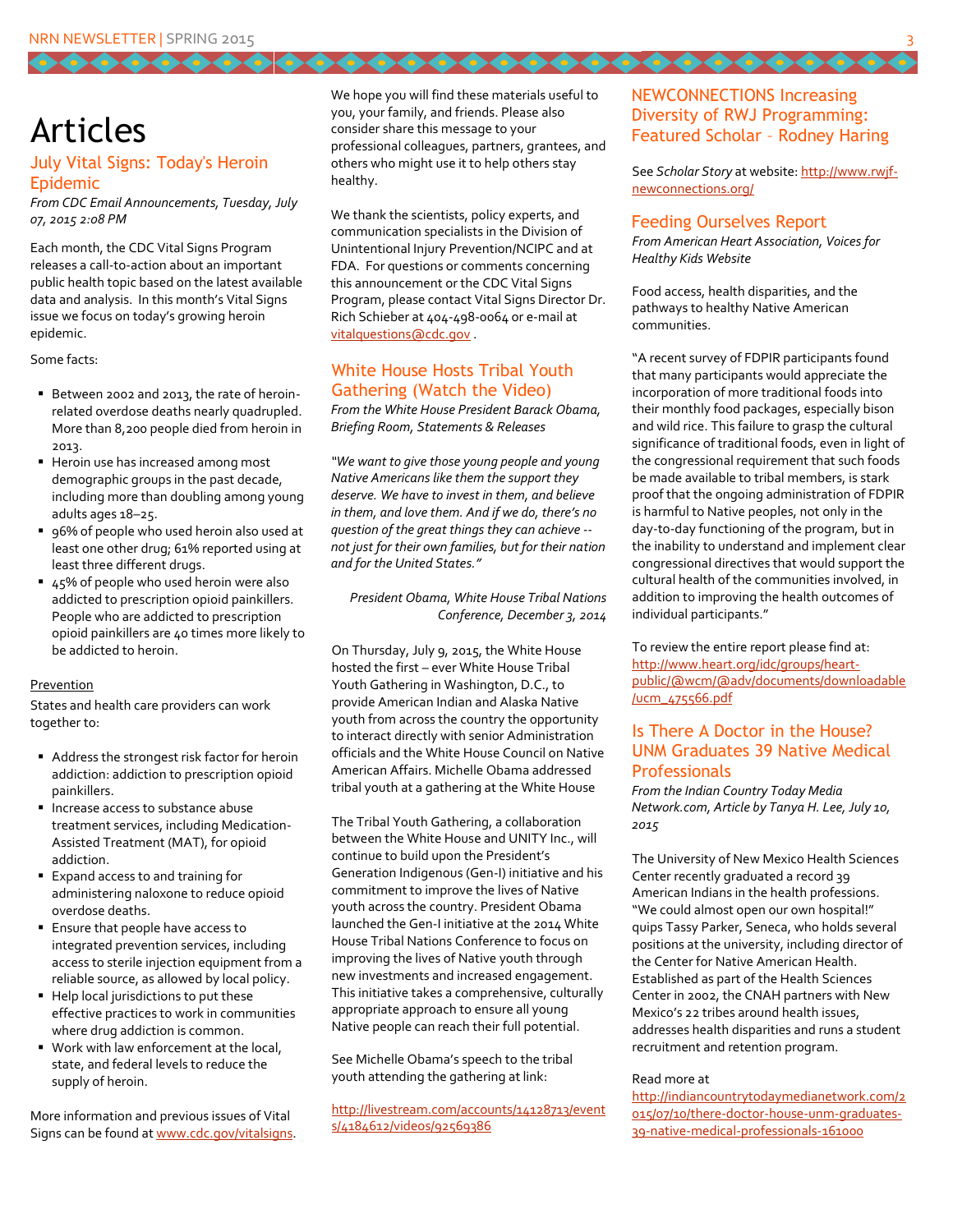# NRN Membership Publication List

The NRN board would like to share the following list of publications, please review the published documents of fellow NRN colleagues:

*Halpin, A., Hodge, F., Chui, (2015). Older adults research in acute care – Breaking the Barriers. Commentary, California Journal for Health Promotion.* 

*Haozous, E.A., & Eschiti, V. (2015). American Indians and Alaska Natives and cancer: implications for health policy. In J. Phillips & B. Damron (Eds.) Cancer and health policy: advancement and opportunities. Pittsburgh: Oncology Nursing Society.* 

*Haozous, E.A., & Neher, C. (2015). Best practices for effective clinical partnerships with indigenous populations of North America (American Indian, Alaska Native, First Nations, Métis, and Inuit). Nursing Clinics of North America. In press.*

*Haozous E.A., Doorenbos A.Z., & Stoner S. (2014). Pain management experiences and the acceptability of cognitive behavioral strategies among American Indians and Alaska Natives. Journal of Transcultural Nursing. doi: 10.1177/1043659614558454.*

*Haring, R.C. (2013). National Congress of American Indians, Diabetes Translation Webinar Series, "Native American Issues of Health: Translating Pathways of Health Research, Sovereignty, and Philosophy into a Community Context" presentation led by Dr. Rodney Haring (University of Arizona) Recording of the webinar can be found a[t http://youtu.be/fsXHVnD5I3o](http://youtu.be/fsXHVnD5I3o)*

*Haring, R.C. (2013). Public access diversity training for clinical and research practices webinar available at* 

*<https://www.youtube.com/watch?v=kT2PkyfK8a> A titled, "Learning from our animal colleagues: Diverse perspectives for working with Native peoples and communities". Product from the University of Arizona Southwest Institute for Research on Women's evaluation project, Crosssite Evaluation of the Juvenile Drug Court-Reclaiming Futures Initiative.*

*Haring, R.C. (2013). Using Narrative Therapy with Native American Recreational Tobacco Users. Substance Use & Misuse, 48, 1434-1437.* 

*Haring, R.C., Hudson, M., Erickson, L., Taualii, M., & Freeman, B. (2014). First Nations, Maori, American Indians, and Native Hawaiians as Sovereigns: EAP with Indigenous Nations within* 

*Nations. Journal of Workplace Behavioral Health, 30:1-2, 14-31, DOI: 10.1080/15555240.2015.998969.*

*Haring, R.C., Skye, Jr., W., Battleson, B.L., Wampler, N., Brings-Him-Back-Janis, M., Muramoto, M. (2014) Preventing dentures and putting aside the fry bread: A systematic review of micro, mezzo, and macro conditions for dental health and obesity interventions for Native American youth. Journal of Indigenous Social Development, 3(1), 1-15.*

*Haring, R.C.; Skye, Jr., W; Battleson, B.L.; Brings-Him-Back-Janis, M; Teufel-Shone, N. (2014). Teeth and heavyset kids: Intervention similarities between childhood obesity and oral health interventions within Native American societies. Journal of Indigenous Research 3(1), 5, 1-24.*

*Haring, R.C., Sundown, G., Hage, P. (2015). Teamwork before investigation: Building relationships to move behavioral science forward in tribal territories, Indian reservations, and with Native American communities (Trailer). Roswell Park Cancer Institute, Office of Cancer Health Disparities Research, Cancer Prevention, and Population Sciences.* 

*<https://www.youtube.com/watch?v=DcAr4-6M-lI>*

*Haring, R.C. & Sundown, G. (2014). Employee Assistance Program (EAP) Video Production on workplace health (advertisement/commercial) featuring Dr. Evan Adams and Dr. Donald Warne.* 

#### *[https://www.youtube.com/watch?v=B69Gq7M0](https://www.youtube.com/watch?v=B69Gq7M0DTI) [DTI](https://www.youtube.com/watch?v=B69Gq7M0DTI)*

*Hodge, F. (2014). American Indian male college students' perception and knowledge of human papillomavirus. Journal of Vaccine and Vaccination, 5(2). doi: 10.4172/2157- 7560.1000222.*

*Hodge, F., Itty, T.L., Cadogan, M.P., & Martinez, F. (2015). The cultural constructs of cancerrelated fatigue among American Indian cancer survivors. Journal of Supportive Care in Cancer.* 

*Hodge, F.S., Maliski, S., Itty, T., & Martinez, F. (July, 2014). Colorectal cancer screening: The role of perceived susceptibility, risk and cultural illness beliefs among American Indians. Journal of Cultural Diversity. 21(2):48-55.* 

*Hodge, F., Nandi, K., Cadogan, M., Itty, T., Warda, U., Martinez, F., & Quan, A. (2015). Predictors of pain management among American Indian cancer survivors. Journal of Healthcare for the Poor and Underserved.*

*Hodge, F., Stemmler, M.S., & Nandy, K. (2014). Association between obesity and history of abuse among merican Indians in rural California.* 

*Journal of Obesity & Weight Loss Therapy, 4, 1000208. doi:10.4172/2165-7904.1000208. PMC4236913.*

*Itty, T.L., Hodge, F.S., & Martinez, F. (2014). Shared and unshared barriers to cancer symptom management among urban and rural American Indians. Journal of Rural Health, 30(2), 206-213. doi: 10.1111/jrh.12045. PMC3974161.* 

*Hodge, F, Line-Itty, T, and Ellenwood, C. (2014). Communication Pathways: HPV Information and Message Barriers Reported among American Indian College Students. California Journal of Health Promotion, 12:3, 14-23.*

*Northwestern University, Feinberg School of Medicine, Online MOOCS Web-Course: Career 911: Your Future Job in Medicine and Health Care Module contribution: "Day in the Life" and "Health Means".* 

*<https://www.coursera.org/course/healthcarejobs>*

*Palacios, J., Salem, B., Hodge, F., Abarran, C., Anaebere, A.,& Hayes-Bautista, T. (2014). Storytelling as a qualitative tool for promoting health among vulnerable populations. Journal of Transcultural Nursing. doi: 10.1177/1043659614524253.*

*Tom-Orme, L. Great Basin nursing. In MP Moss (Ed.) American Indian health and nursing. New York: Springer Publishing Co. In press.*

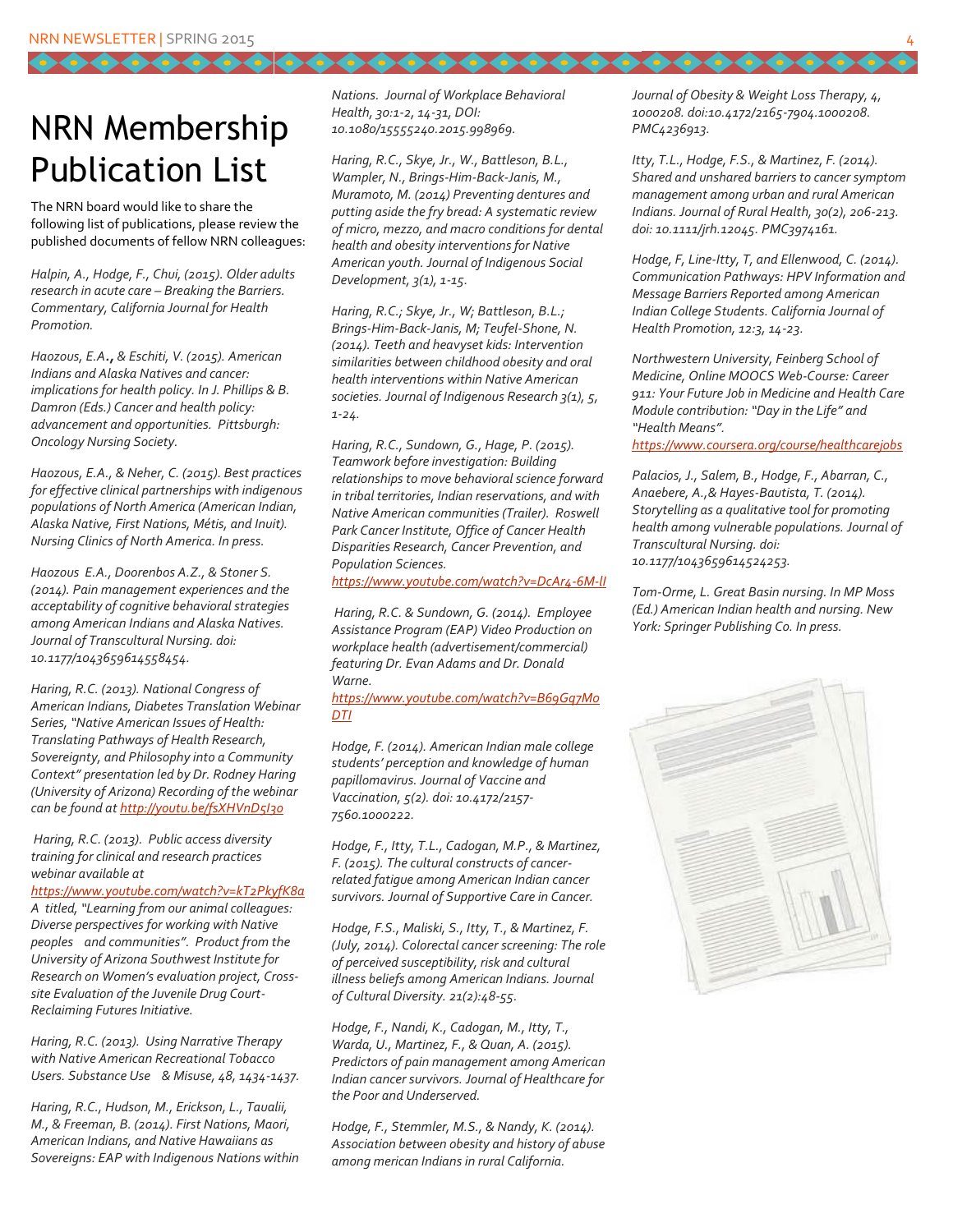#### NRN SUMMER NEWSLETTER THE UNIVERSITY OF THE UNIVERSITY OF THE UNIVERSITY OF THE UNIVERSITY OF THE UNIVERSITY OF THE UNIVERSITY OF THE UNIVERSITY OF THE UNIVERSITY OF THE UNIVERSITY OF THE UNIVERSITY OF THE UNIVERSITY OF TH

# NRN Spotlight



### 2015 NRN Board of Directors



**Co-Chair, Dr. Tassy Parker** PhD, RN (Seneca)

**Co-Chair Elect, Sherri Berdine** BS (Aleut)

**Co-Chair Elect, Leslie L. Randall** RN, MPH, BSN (Nimiipuu)

#### **Immediate Past Co-Chairs:**

**Dr. Rodney Haring** PhD, LMSW (Seneca)

**Dr. Felicia Hodge** Dr PH (Wailaki)

#### **Member-at-Large:**

**Dr. Dael Todicheeney** PhD, RN (Diné)

**Dr. Ronny Bell**  PhD, MS (Lumbee)

**Treasurer, Marla Pardilla** MPH, MSW (Dine')

**Secretary, Beverly Gorman** MCSW, MBA (Diné)

We would like to thank those leaving the Board for their service:

- **Dr. Janelle Palacios** PhD, RN (Salish-Kootenai)
- **Dr. Priscilla Sanderson** PhD (Diné)
- **Dr. Emily Haozous** PhD, RN, FAAN (Ft. Sill Chiricahau)
- **Dr. Leah Rouse** PhD (Metis Heritage)
- **Leo Nolan** (Mohawk)

Incoming 2015 NRN Board of Directors are as follows:

#### **CO-CHAIR ELECT**

Two positions held. The Co-Chair helps guide the operations of the NRN, and works in cooperation with the second Co-Chair Elect as well as with the current Co-Chairs and the two past Co-Chairs.

#### **Sherri Berdine** is a member of the Aleut Community of St. Paul Island. She grew up



in Seattle and received her undergraduate degree in Sociology and American Indian Studies from the University of Washington. Following graduation she worked as a

research assistant at a labor and employment law firm and assisted with some case research. After a year at the firm, she accepted a position as a Tribal Liaison and Constituent Service Representative at U.S. Senator Patty Murray's office. I tended to cases that pertained to the Bureau of Indian Affairs, Department of Education, and the Internal Revenue Service. I worked on behalf of the Senator for two years in Seattle and then accepted a position as a project manager at Kauffman & Associates, Inc. (KAI), a Native American government consulting firm in Washington D.C. At KAI, I am located in the research & evaluation department and manage multiple projects. The majority of my research is framed by Indigenous Research Methodology.

Sherri reports a project that: I currently work on is through the Department of Health & Human Services. I have assisted in the creation of the Affordable Care Act (ACA) messaging and marketing campaign that has circulated Indian Country in the

past few years. I have worked to actively engage and conduct outreach to Tribes throughout the US to provide information on the benefits of ACA enrollment. The project that is most dear to me is funded by a philanthropic organization based out of Minnesota. For this project, I have monitored the performance evaluation of 27 Native American organizations including nonprofits, cultural arts organizations, and museums throughout three regions. For the National Science Foundation, I established relationships with/ oversaw the first evaluation effort of 37 Tribal Colleges & Universities throughout the US to determine the success of previous Science, Technology, Engineering, and Mathematics (STEM) projects.

In my culture, the word Aleut is derived from one of our native words, *allíthuh*, which means "community." In the eyes of my tribe, if you are not working to better the lives of others then you are not contributing. I am excited about the possibility of joining the BOD to further equip myself with resources that will allow me to continue to reach and engage Native communities while helping to protect and defend issues important to all Tribes across Indian Country.

#### **CO-CHAIR ELECT**

**Leslie L Randall**, RN, MPH, BSN, is a Nimiipuu Tribal member and is the



daughter of Vernon Edward Waters, son of Samuel Watters and Blanche Hung, and Mazie Margaret Moses, daughter of Elias and Lillian Moses. Ms. Randall has three sons, one

deceased and two living, Edward Randall and Evan Randall. She is married to Liam Randall. She is a direct descendant of War Chief Ollicut, younger brother of Chief Joseph of the Wallowa Band of Nez Perce. She attended the University of Hawaii, School of Public Health (Masters of Public Health), Oregon Health Sciences University (Bachelors of Science in Nursing) and the University of North Carolina School of Public Health MCH Program and Public Health Leadership, and is a current doctoral student at Washington State University (WSU) College of Nursing. She has worked in Maternal Child Health (MCH) for the past 23 years. Ms. Randall currently sits as a member on the Nez Perce Tribal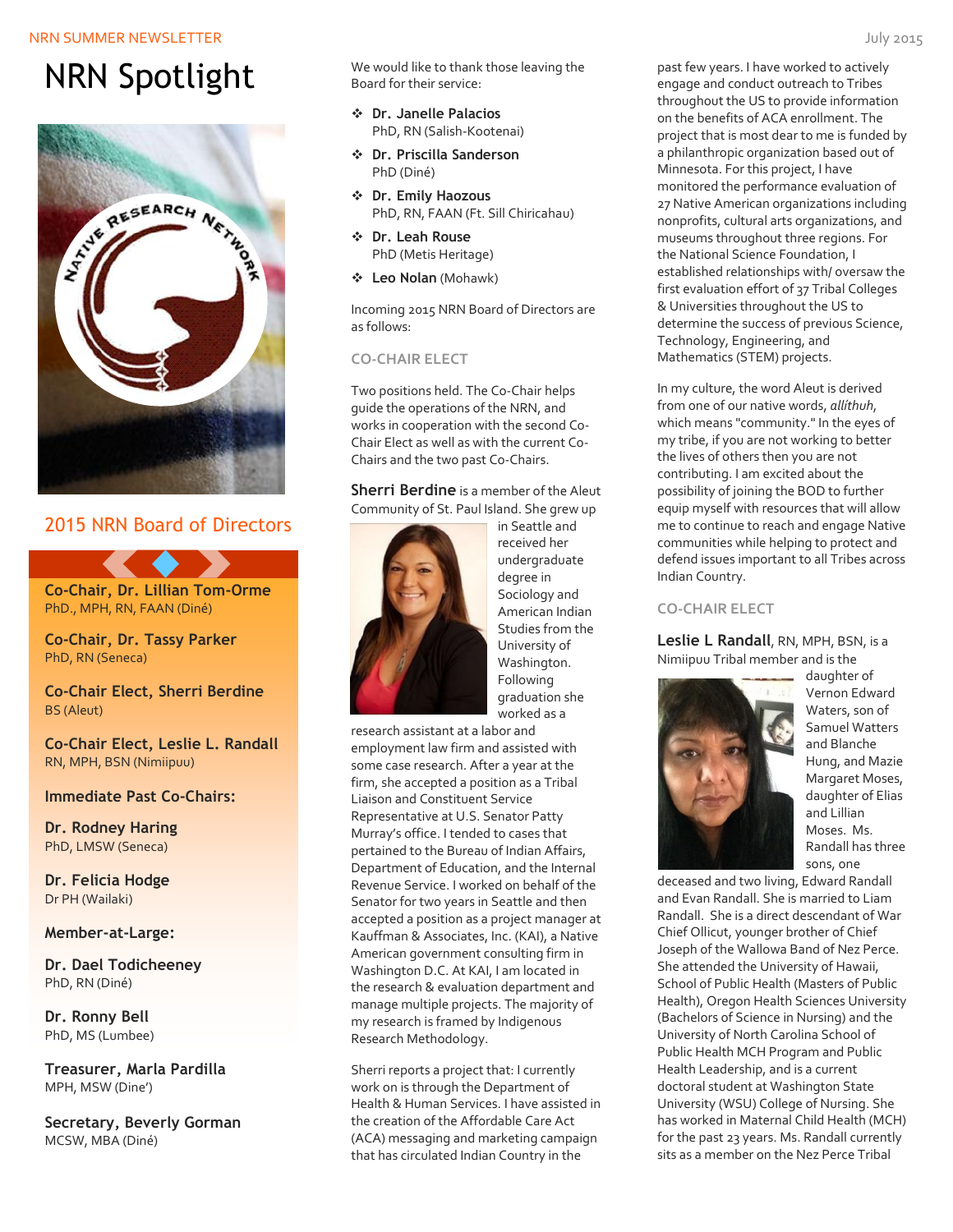.........

Employment Rights Commission (TERC), the MCH advisory board for the Seattle Indian Health Board MCH project, and the Washington State University Native American Health Science Advisory Committee. She served as a standing member of the Agency for Health Care Quality and Research/HQER study committee from 2009 to 2013, a past member of the Nez Perce Enterprise Board, and is a private consultant. Ms. Randall is also one of the first two co-chairs and a founding member of the Native Research Network (NRN), Inc. and past chair of the American Indian/Alaska Native/Native Hawaiian Caucus of the American Public Health Association. Ms. Randall has served as an Indian Health Service (IHS) Institutional Review Board (IRB) member since 1994, first at the Aberdeen Area IHS IRB and then at the National IHS IRB. She worked for Indian Health Service from 1992 to 1997 as an MCH Research Nurse and then for the Centers for Disease Control and Prevention (CDC) from 1997 to 2007 as a Senior MCH Epidemiologist. Ms. Randall is currently a research assistant at Washington State University where she is finishing her Ph.D. in Nursing. Ms. Randall's philosophy is to be prepared for whatever you may encounter. She believes in the NRN and promises to work tirelessly to promote, grow and advance NRN.

#### **TREASURER ELECT**

This Treasurer works closely with the project coordinator to track and report on all NRN expenditures.

**Marla Pardilla**, Din'e, is one of the Founding Members of NRN. Presently, she



is serving as NRN treasurer for the 2014-2015 year, completing a vacated term. She has worked in the public health and research field for over 25 years. Marla attended SJSU-San Jose, CA, ASU-

Tempe, AZ, and UCB at Berkeley, CA. She started her career as a change agent (social worker), to serve individuals and families who needed help in making behavioral health changes. She has worked at county, state, and federal level health departments. At I.H.S., she worked with patient data systems, managing federal mandates for implementing health programs, analyzing funding formulas to

justify congressional funding, and contributed to the annual publication of Trends in Indian Health for many years. She also worked with 24 tribes in the southeastern, assisting in strategic plans including creating measurable objectives for their federal funded programs per GPRA. In the last 15 years, she has specialized in primary prevention of obesity and diabetes among rural and tribal communities in the SW region as a field research scientist (coordinating R01 projects for JHU-Baltimore, MD, Bloomberg School of Public Health). She is familiar with tribal research protocols and university research protocols. She has served on IHS IRB representing the SE region. Marla currently works at UNM-Albuquerque, NM, Health Sciences Center on evaluation of state mental health services funded by GE Foundation. She lives in Rio Rancho, NM with her family.

66666666666666666

#### **SECRETARY ELECT**

This positions attends all BOD meetings, as well as takes and maintains all meeting minutes.

**Beverly Gorman** is Diné/Navajo from the Salt Water clan, born for the Rows of



Houses clan, from the Navajo Nation. Ms. Gorman has a dual Master's in Clinical Social Work and Business Administration Government Not-for-Profit.

Her educational and professional accomplishments encompass the utilization of holistic, ecological, social, generational, family systems, and strength-based models within Native American mental health prevention initiatives. Currently Ms. Gorman is an Associate Scientist, and Program Coordinator at the University of New Mexico, Department of Psychiatry & Behavioral Health Sciences – Division of Community Behavioral Health. Ms. Gorman assists with Community-based Participatory Research (CBPR) prevention/intervention initiatives, assists in training behavioral/mental health services providers, and provides evaluation. She also assists researchers in the development and implementation of culturally competent prevention/ intervention models/curriculums, as well as working with the LGBTQ2, homeless, and suicide prevention initiatives. She states that her involvement as a board member would: a) Strengthen collaboration between the NRN and Native American researchers at the University of New Mexico; b) Create future advocacy and support for Native America research and/or researchers; and; c) Create future collaborative efforts (conference abstracts/presenters, committee members/volunteers).

#### **MEMBER-AT-LARGE ELECT**

Two positions serve as at-large members.

**Dr. Ronny Bell** (Lumbee) is Professor in the Department of Epidemiology and



Prevention, Division of Public Health Sciences, and Director of the Maya Angelou Center for Health Equity at the Wake Forest School of Medicine. Dr. Bell is

trained in nutrition and epidemiologic research and focuses his research on observational and intervention approaches to understanding and addressing racial and ethnic disparities, particularly in American Indian populations. Ronny received his BSPH in Nutrition at UNC Chapel Hill; MEd, PhD in Nutrition) from UNC Greensboro; MS in Epidemiology from Wake Forest University; and also obtained a Post-Doctoral Fellowship (Epidemiology) from Wake Forest School of Medicine. While at the University of North Carolina (UNC) at Greensboro, School of Human Environmental Sciences Ronny received the Distinguished Alumni Award, May 14th, 2009. In 2011, he received the Wake Forest School of Medicine, Division of Public Health Sciences Professional and Community Service Award. In 2012, Ronny received the Community Spirit Award, American Diabetes Association, and in 2014, he received the Diversity Alumni Award, UNC at Chapel Hill, April 15th, 2014. Ronny states that he feels his experience as a researcher focused on American Indian disparities would be beneficial to assist the NRN Board to achieve their goals.

Congrafulations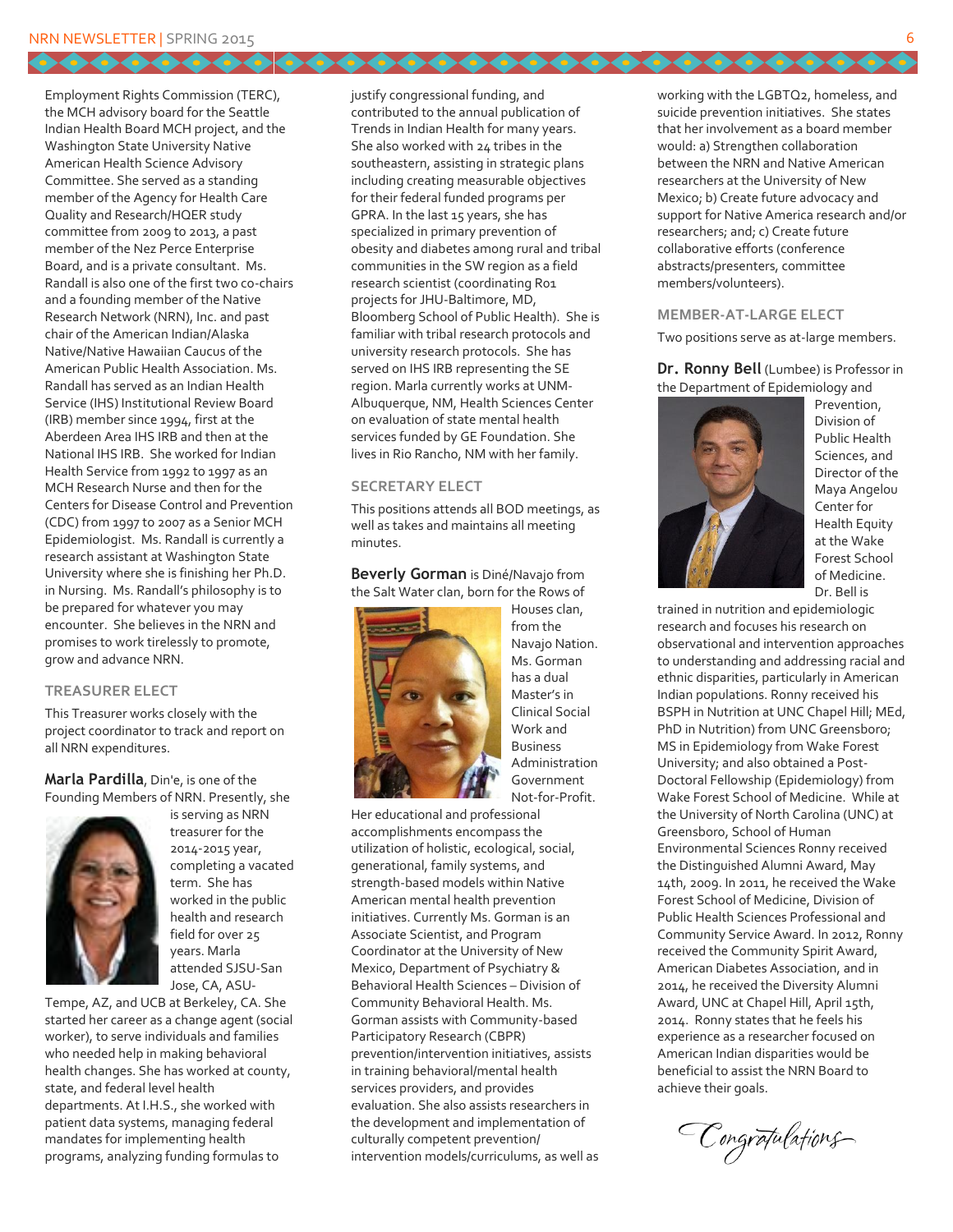### Traditional Oral Narratives

00000000

Submitted by Rodney Haring

#### *4B***BALD EAGLE SENDS MUD TURTLE TO THE END OF THE WORLD**

*From Gae:wanöhge′! (Seneca Language Newsletter), Volume Ye:i′, Issue Dekni:sgae′ Jodto:h, Sga:d. 2014*, *Gaga:' Time: Bald Eagle sends Mud Turtle to the end of the world*

The following is a story from the Seneca Indian Myths by Jeremiah Curtin, originally published in 1922.

Once upon a time, a bald-headed old man lived on the top of a mountain. His wife and three children lived near a lake about half way to the summit of the same mountain. Each day the old man went down to fish in the lake. On his way home he stopped and gave some of the fish to his wife, and thus they lived well and happily. After they had passed many years in this manner, the old man became curious to know how large the world was.

Being chief of his people, he called a council, and said, "I want to know how large the world is. I wish some man would volunteer to find out."

One young man said, "I will go and find out."

"Very well," said the chief, "How long will you be gone?"

"I can't tell, for I don't know how far I shall have to travel."

"Go," said the chief, "and when you return you will tell us about your journey."

The young man started and after traveling two moons he came to a country where everything was white – the forests, the water, the grass. It hurt his feet to walk on the white ground, so he hurried back. When he reached home he notified the chief.

The chief said, "I don't believe that he has been to the end of the world, but I will call a council and we will hear what he has to say."

When the people were assembled, the young man said: "I didn't go very far, but I went as far as I was able." And he told all he knew of the White Country.

The chief said, "We must send another man."

They sent a second man. He was gone four moons and returned. The chief called another council. He asked "Did you go to the end of the world?"

"No," said the man, "but I went as far as I was able to go. Everything was as it is here until I came to the White Country. I traveled two moons in the White Country and could go no farther. I could not have lived had I continued my journey."

The chief sent a third man. He traveled farther than the second man. He then came back and related that there were people who lived in white houses and dressed in fur.

The chief was encouraged and he sent a fourth man. As the man traveled he noticed everything. He crossed white rivers & white lakes. He was gone eight moons.

On his return, he said, "I came back quicker than I went, for I came a shorter way and reached the green land sooner than I would if I had come on the trail by which I went."

The chief sent a fifth man. He crossed the White Country and beyond that he found a place where there was nothing but rocks. He climbed very high then went down, and so he went up and down until he wore his moccasins off. He was gone ten months and came back.

At the council called by the chief, the man said, "I passed over the White Country, crossed rocky places, and then came straight home. It cannot be very far across the world."

"How did you know the way home?" asked the old man.

"As I went, I noticed the trees. The tops of the hemlocks leaned toward the East and our home is in that direction, so I followed the bend of the hemlocks."

The bald-headed chief was learning something new each time.

Many men were sent, one after another, and each returned with a story a little different from that told by others, but still no one satisfied the chief. At last a man said, "I will start and I will go to the end of the world before I come back."

The chief looked at the man and saw that he was very homely, but very strong, and he said, "I think you will do as you promise. You may go."

The chief called a council of the whole nation and each man agreed to make a journey by himself, and then come home and describe all he had seen. The chief and his men went and were gone forty moons. When they came home, a council was held and each told what he had seen.

...........

When the man came who had promised to go to the end of the world, he said, "I have been to the end of world, I have seen all kinds of people, all kinds of game, all kinds of forests and rivers. I have seen things which no one else has ever seen."

The chief was satisfied, he said, "I am chief of all the people, you will be next to me. You'll be second chief."

This was the pay the man got for his journey. He took his position as second chief. The old chief was Bald Eagle.



The first man sent out was Deer. His feet were tender, he could not endure the ice and snow of the White Country.



The homely man who went to the end of the world was Mud-turtle.



Ho′tadawë:nye′ - He traveled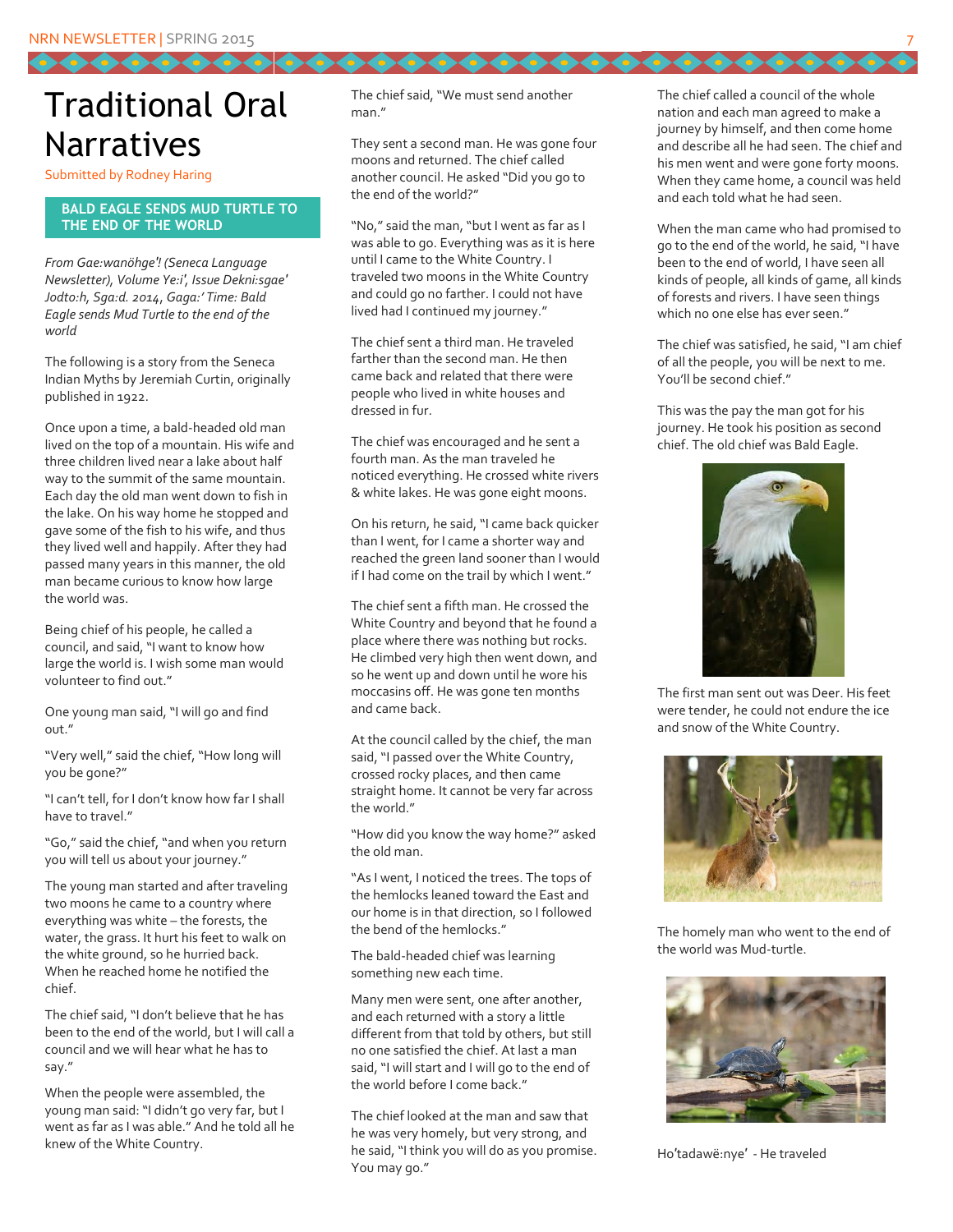$0000000$ 



#### *7B***CONFERENCES & SUMMITS**

July 27 - August 2, 2015, **AAIP 44th Annual** "Coming Back to the Heart of Medicine: A Legacy of Wisdom, A Future of Excellence," Tulalip Resort Casino, Tulalip, WA<https://www.aaip.org/annual-meeting/>

July 27- 28, 2015, **American College of Preventive Medicine (ACPM), 2015 Healthy Aging Summit**, Washington, DC. [http://www.acpm.org/events/event\\_details.asp?id=524400](http://www.acpm.org/events/event_details.asp?id=524400)

July 27 –29, 2015, **Synergy II: Impact of Domestic Violence on Children Conference** Monarch Hotel Clackamas, OR. [http://www.niwrc.org/content/event/synergy-ii-impact-of-domestic](http://www.niwrc.org/content/event/synergy-ii-impact-of-domestic-violence-on-children-conference?instance_id=538)[violence-on-children-conference?instance\\_id=538](http://www.niwrc.org/content/event/synergy-ii-impact-of-domestic-violence-on-children-conference?instance_id=538)

August 24-26, 2015, **National Conference on Health Statistics**, at the Bethesda North Marriott Hotel and Conference Center in North Bethesda, MD.

<http://www.cdc.gov/nchs/events/2015nchs/>

September 10-11, 2015, **Native Children's Research Exchange 2015 Conference -** Advances in Developmental Science that Inform Prevention and Promotion in Tribal Communities: A Focus on Self-Regulation in Context, University of Colorado Anschutz Medical Campus in Aurora, Colorado.

[http://www.ucdenver.edu/academics/colleges/PublicHealth/research/ce](http://www.ucdenver.edu/academics/colleges/PublicHealth/research/centers/CAIANH/ncre/Pages/NCREConference.aspx) [nters/CAIANH/ncre/Pages/NCREConference.aspx](http://www.ucdenver.edu/academics/colleges/PublicHealth/research/centers/CAIANH/ncre/Pages/NCREConference.aspx)

September 21-22, 2015, **National Indian Health Board (NIHB) Annual Consumer Conference**, Capital Hilton, Washington, D.C. [http://www.ncai.org/events/2015/09/21/nihb-annual-consumer](http://www.ncai.org/events/2015/09/21/nihb-annual-consumer-conference)[conference](http://www.ncai.org/events/2015/09/21/nihb-annual-consumer-conference)

#### Oct 18, 2015 - Oct 23, 2015 **NCAI 72nd Annual Convention and Marketplace**, San Diego, CA

[http://www.ncai.org/events/2015/10/18/72nd-annual-convention-and](http://www.ncai.org/events/2015/10/18/72nd-annual-convention-and-marketplace)[marketplace](http://www.ncai.org/events/2015/10/18/72nd-annual-convention-and-marketplace)

October 29-31, 2015, **2015 SACNAS National Conference**, Washington, D.C. Interdisciplinary Collaboration: The Role of Diversity in STEM Innovation <http://sacnas.org/events/national-conf>

October 28-31, 2015, **41st Annual Conference of The Transcultural Nursing Society**, Red Lion Hotel/Jantzen Beach, Portland, OR "Interprofessional Approaches to Health Care: Transcultural Nurses Leading the Way" <http://www.tcns.org/ConferenceHotel.html>

October 31-November 4, 2015, Chicago, IL. **Health in All Policies.** <https://www.apha.org/events-and-meetings/annual>

November 19-21, 2015 **AISES National Conference,** Phoenix, AZ. <http://www.aises.org/conference>

April 20 – 22, 2015, "The Next Generation of Theory and Practice: Rethinking Equity through Culturally Responsive Evaluation and Assessment (CREA)," Third International Conference, Chicago, IL. CALL FOR PROPOSALS a[t http://education.illinois.edu/CREA/conference/](http://education.illinois.edu/CREA/conference/)

#### *7B***EMPLOYMENT**

666666666666666666

#### **Great Lakes Inter-Tribal Council, Inc. - Evaluator/ Epidemiologist Needed**

The Evaluator / Epidemiologist will to plan and implement program evaluation activities that demonstrate measurable progress toward Tribal identified assessment and outcomes for the CDC initiative "Comprehensive Approaches to Health and Wellness in Indian Country." In close coordination with GLITEC Comprehensive Approaches evaluation activities and other Comprehensive Approaches Tribal grantees nationally, this position will provide evaluation services and technical assistance to Tribes throughout the Bemidji Area (MI, MN, WI). Working out of the Central Offices in Lac du Flambeau, WI, this position is full-time with benefits.

Master's degree in Public Health with emphasis in epidemiology and evaluation or equivalent required, two to five years related experience in community based evaluation and/or training; or equivalent combination of education and experience. Experience working with a Native American Tribal organization and/or not-for-profit agency in epidemiology desirable. Individual must be able to address a wide range of intellectual and practical problems, apply statistical calculations to findings, and the ability to compose complex business correspondence (reports, health profiles.) Requires a high level of confidentiality.

To Apply: Mail, fax or email a resume and a GLITC application to Great Lakes Inter Tribal Council, Inc., P.O. Box 9, Lac du Flambeau, WI 54538, Attn: Krista Payne. Fax: (715) 588-1774. Email[: hr@glitc.org.](mailto:hr@glitc.org) See the employment page of our website a[t www.glitc.org](http://www.glitc.org/) for a GLITC application or contac[t hr@glitc.org.](mailto:hr@glitc.org)

Open until filled. First review of applicants will be Friday, July 31, 2015.

#### **Public Health Policy Project Manager**

American Indian Public Health Resource Center (AIPHRC), North Dakota State University. This position will work within the AIPHRC to work directly with tribes on self-determination "638" feasibility analyses, and tribal health policy development. Responsibilities include but are not limited to: conducting literature reviews, focus groups, survey design, and administration, site visits, data collection, data management, data analysis as needed, and working directly with tribes regarding public health policy activities and initiatives.

#### For more information visit:

[https://jobs.ndsu.edu/postings/6485?utm\\_source=Weekly+Resource+E](https://jobs.ndsu.edu/postings/6485?utm_source=Weekly+Resource+Email++2015.06.29&utm_campaign=Weekly+Resource+Email+2015.06.29&utm_medium=email) [mail++2015.06.29&utm\\_campaign=Weekly+Resource+Email+2015.06.2](https://jobs.ndsu.edu/postings/6485?utm_source=Weekly+Resource+Email++2015.06.29&utm_campaign=Weekly+Resource+Email+2015.06.29&utm_medium=email) [9&utm\\_medium=email](https://jobs.ndsu.edu/postings/6485?utm_source=Weekly+Resource+Email++2015.06.29&utm_campaign=Weekly+Resource+Email+2015.06.29&utm_medium=email)

#### **EPA Science Technology Policy Council Support Associate**

The EPA Environmental Research and Business Support Program is looking for a master's graduate to assist the OSA team at the EPA's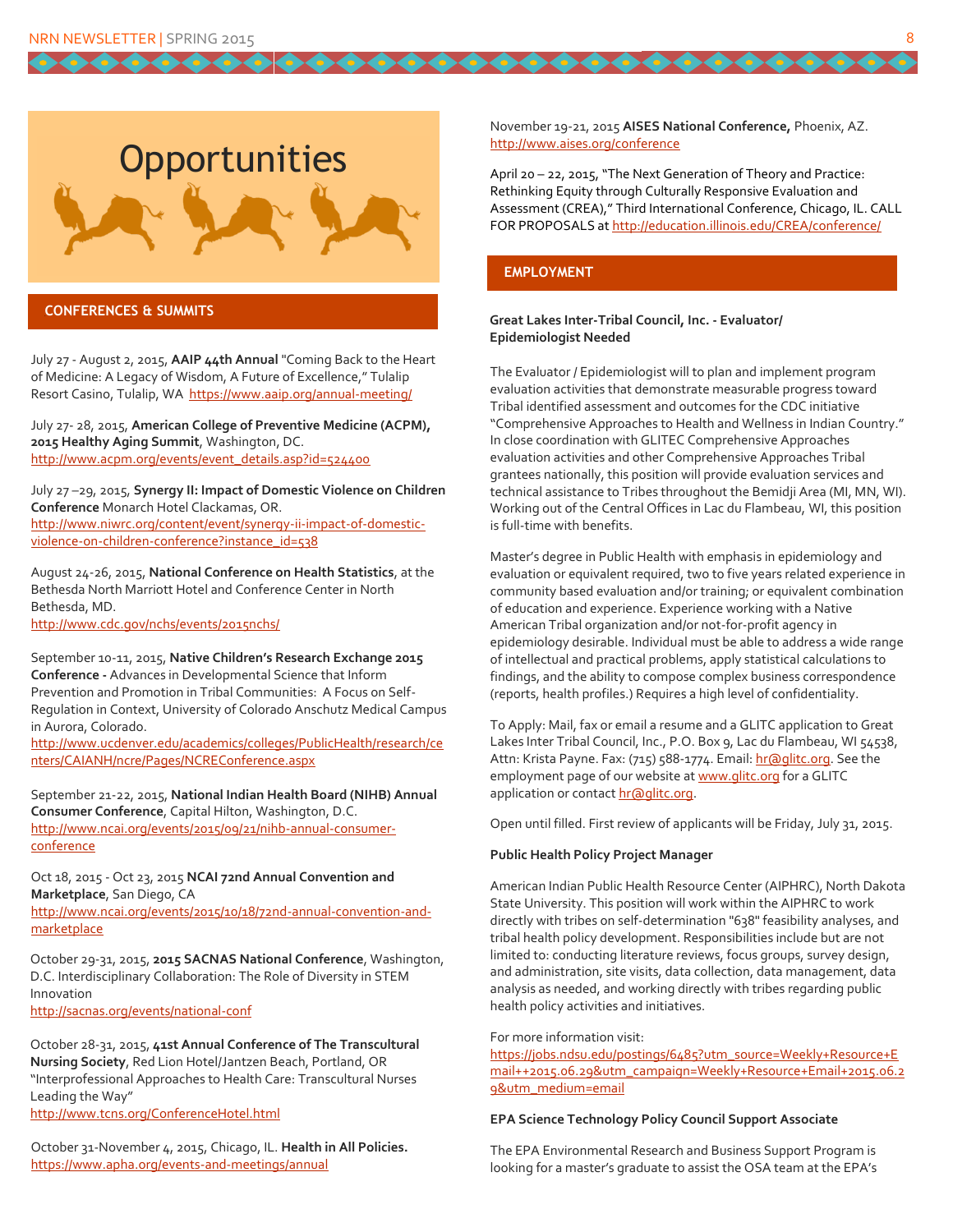facility in Washington, D.C. with logistical, administrative and written duties to support a robust research portfolio and communication outreach.

The position is for master's graduates who have a degree in life or physical sciences, engineering, policy, or a related discipline, and have education/experience with the environmental, human health, and information technology fields. The position is expected to begin in September 2015 and has a pay rate of \$28.42/hour. For more info, or to apply for the position, visit our website a[t www.orau.org/epa/](http://www.orau.org/epa/) Email [EPAjobs@orau.org.](mailto:EPAjobs@orau.org)

#### **Academic Career Development Program: Native Elder Research Center (NERC) Native Investigator Development Program (NIDP)**

Inviting American Indian and Alaska Native junior faculty (MD, PhD) to apply to join the next 2-year cohort of the Native Investigator Development Program, which is an academic career development program that is a component of the Resource Center for Minority Aging Research (RCMAR) at the University of Colorado Denver and the University of Washington.

During the first year, these individuals complete the 3-day mini-course, participate in 3-4 Seattle-based 1 ½ day meetings involving RCMAR faculty, staff and investigators, and complete a secondary data analysis manuscript studying a topic relevant to the health of AI/AN elders. Native Investigators will also develop a Pilot Study that involves collecting new data during the second year of the program.

Further information about the Native Elder Research Center (NERC) Native investigator Development Program, and the application process, can be found below, as well as on our website[: http://bit.ly/15ydN2p](http://bit.ly/15ydN2p) If you have questions regarding the program or the application process, please contac[t Linda.A.Smith@ucdenver.edu](mailto:Linda.A.Smith@ucdenver.edu) (303) 724-7889

#### *7B***RESOURCES**

#### **Trends in Indian Health 2014 EDITION**

[https://www.ihs.gov/dps/includes/themes/newihstheme/display\\_objects](https://www.ihs.gov/dps/includes/themes/newihstheme/display_objects/documents/Trends2014Book508.pdf) [/documents/Trends2014Book508.pdf](https://www.ihs.gov/dps/includes/themes/newihstheme/display_objects/documents/Trends2014Book508.pdf)

#### **Healthy People 2020**

Go to website[: http://www.healthypeople.gov/](http://www.healthypeople.gov/) to learn more aout Healthy People 2020.

#### **Guidelines, Toolkits or Manuals for Collaborations with Community Groups and University Based Researcher**

The Community-Campus Partnerships for Health (CES4Health) is offering access to several resources, such as guidelines, toolkits or manuals, for community groups who want to initiate collaboration on CBR/CBPR research University Based (UB) researchers or similar guides for university based researchers wanting to collaborate with community groups. Each of the following is a resource that can be downloaded:

- Community-Based Participatory Research (CBPR) [http://ces4health.info/find-products/view](http://ces4health.info/find-products/view-product.aspx?code=B8JZP7W4)[product.aspx?code=B8JZP7W4](http://ces4health.info/find-products/view-product.aspx?code=B8JZP7W4)
- Consumer and Community Participation in Health and Medical Research [http://ces4health.info/find-products/view](http://ces4health.info/find-products/view-product.aspx?code=2DLPRP2K)
	- [product.aspx?code=2DLPRP2K](http://ces4health.info/find-products/view-product.aspx?code=2DLPRP2K)

 Camp Boot: Community Engaged Research Training Curriculum for Lay Researchers [http://ces4health.info/find-products/view](http://ces4health.info/find-products/view-product.aspx?code=PXRMLBZ5)[product.aspx?code=PXRMLBZ5](http://ces4health.info/find-products/view-product.aspx?code=PXRMLBZ5)

 $10000000000$ 

- Developing and Sustaining Community-Based Participatory Research Partnerships: A Skill Building Curriculum [http://ces4health.info/find-products/view](http://ces4health.info/find-products/view-product.aspx?code=R4RNKNYP)[product.aspx?code=R4RNKNYP](http://ces4health.info/find-products/view-product.aspx?code=R4RNKNYP)
- Partners in Research: Curricula to Prepare Community and Faculty for CBPR Partnerships [http://ces4health.info/find-products/view](http://ces4health.info/find-products/view-product.aspx?code=T63W5WBC)[product.aspx?code=T63W5WBC](http://ces4health.info/find-products/view-product.aspx?code=T63W5WBC)
- Ethical Conduct of Research with Human Participants Training [http://ces4health.info/find-products/view](http://ces4health.info/find-products/view-product.aspx?code=PSTZDJ5G)[product.aspx?code=PSTZDJ5G](http://ces4health.info/find-products/view-product.aspx?code=PSTZDJ5G)

#### **Family Violence Booklet and Video**

The Healthy Aboriginal Network created a story on family violence for the Legal Services Society (Legal Aid BC). LSS wanted the resource to be as accessible as possible, across all platforms and available for free. You can read the 16 page booklet, watch the video, and access resources on their website at [www.aboriginal.legalaid.bc.ca](http://www.aboriginal.legalaid.bc.ca/) .

You're also encouraged to copy and post the resource and video on your websites (with credit). You can even order a hard copy of the book from Crown Publications. Emai[l distribution@lss.bc.ca](mailto:distribution@lss.bc.ca) or call 604-601-6007 for more information.

#### *FUNDING* & SCHOLARSHIPS

#### **Nursing T32 Institutional Training Grant**

Post-doc fellow in vulnerable populations/health disparities at the UCLA School of Nursing T32 Institutional Training Grant. Applications must be received by November 30, 2015. Applicants must hold an earned doctorate degree and be a U.S. citizen or non-citizen national of the U.S. or permanent resident. For questions or applications, please contact: Dr. Felicia Hodge at fhodge@sonnet.ucla.edu OR Fernando Martinez at [fmartinez@sonnet.ucla.edu](mailto:fmartinez@sonnet.ucla.edu) at 310-825-4799.

#### **APPLICATION FOR CHW SCHOLARS 2015**

Scholarships to Attend the 143rd Annual Meeting of the American Public Health Association (APHA), Oct. 31-Nov. 4, 2015 in Chicago. With funding from the Harold and Grace Sewell Trust Fund, the Community Health Workers (CHW) Section of the American Public Health Association (APHA) will offer five \$800 scholarships to community health workers to attend the 2015 Annual Meeting of the American Public Health Association in Chicago, Oct. 31-Nov. 4, 2015. This scholarship honors the important work of grass-roots advocates who promote health in their communities. We want to bring your knowledge, experience, and commitment to the CHW field to APHA..

Your completed application and letter of reference must be received by Friday, July 24, 2015. To learn more about this year's meeting, visit [http://www.apha.org/events-and-meetings/annual.](http://www.apha.org/events-and-meetings/annual)

For more information contact B.J. Ciesielski, Office: (505)255-1227 or Email:<mailto:nmchwa@qwestoffice.net>

**The Notah Begay III Foundation's Announces "Seeds of Native Health" Capacity Building Grant Opportunity**